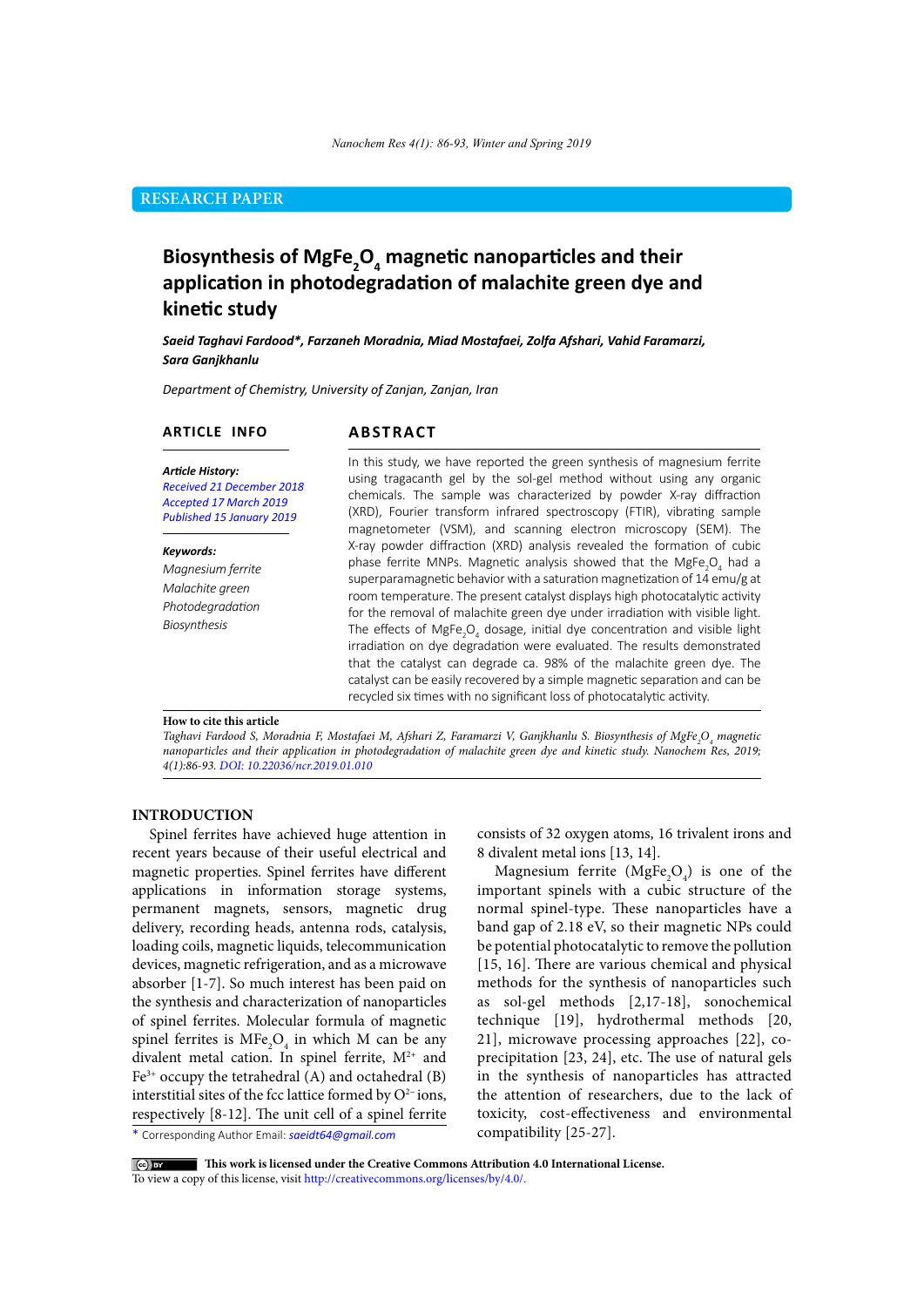Lately, various methods, such as coagulation, advanced oxidation processes (AOP), electrochemical, ozonation, sonolysis, and photocatalysis, have been applied in the removal of organic dyes and industrial pollutants [28- 31]. Among all the methods, advanced oxidation processes by heterogeneous photocatalysis have been considered for removal of contaminants [32- 34]. Malachite green (MG) (Fig. 1) is a cationic triphenylmethane dye which is usually used in the laboratory, coloring agents in leather, food, textile, tannery, plastic, wool, etc. Malachite green is not easily degradable, it is mutagenic and carcinogenic [35, 36]. In this study, we have reported, the synthesis of superparamagnetic magnesium ferrite nanoparticles using TG by the sol-gel method as a cheap, facile and friendly approach to the nature. The photocatalytic activity of magnesium ferrite nanoparticles has been assessed for the removal of MG dye. The magnesium ferrite nanoparticles demonstrated the highest catalytic properties for the degradation of MG in short time.

## **EXPERIMENTS**

#### *Materials*

The Tragacanth gum (TG) was obtained from a local health food store. All the chemicals were purchased from Merck and daijung (Darmstadt, Korea), and used without further purification. Phase identification of  $\mathrm{MgFe}_{2}\mathrm{O}_4$ MNPs was characterized by X-ray powder diffraction (XRD) with a X'Pert PRO advanced diffractometer using Cu (Kα) radiation (wavelength: 1.5406 Å) in the range of 2θ from 10 to 80. The morphological properties of the sample were studied by using scanning electron microscope (Zeiss EVO 18, Germany). Optical properties was assessed by a double beam UV-Vis absorption spectrophotometer (Analytical Jena-Specord 205, Germany). The infrared spectra



*Nanochem Res 4(1): 86-93, Winter and Spring 2019*<br> **Explorer** 

(FTIR, Mattson, Unicam Ltd., Cambridge, UK) and vibrating sample magnetometer (VSM, Meghnatis Kavir Kashan Co., Kashan, Iran) were used to detect functional groups and investigate magnetic properties of the sample, respectively.

# *Preparation of MgFe2 O4 MNPs*

In the first step, 40 ml of deionized water was poured into a beaker and then 0.2 g of tragacanth gum (TG) was added to deionized water and stirred for 80 minutes at 70°C to obtain a clear TG solution. After that, 1mmol of Mg  $(\text{NO}_3)_2\text{.}6\text{H}_2\text{O}$ and 2mmol of Fe  $(NO<sub>3</sub>)<sub>3</sub>$ . 9H<sub>2</sub>O were added to the TG solution. The beaker was placed in a sand bath at 75◦ C with continuous stirring until the formation of dry gel. Finally, the dry gel was calcined at 600◦ C for four hours.

#### *Photocatalytic dye degradation*

Experiments were carried out in a batch mode photoreactor. The irradiation source was a fluorescent lamp ( $\lambda$ > 400 nm, 80 W, Parmis, Iran)placed above the batch photoreactor. The photocatalytic dye degradation experiment was conducted by various amounts of  $MgFe<sub>2</sub>O<sub>4</sub>$ (0.005, 0.01, 0.015 and 0.02 g) in photoreactor containing 50 mL of a dye solution (20 mg/L) at room temperature. The effect of initial dye concentration on the photodegradation of dyes was investigated. The  $MgFe<sub>2</sub>O<sub>4</sub>$  (0.015 g) was added to 50 mL of various dye concentrations (5, 10, 15 and 20 mg/ L). The effect of visible light irradiation on the removal of dyes was surveyed. The  $MgFe<sub>2</sub>O<sub>4</sub>$ MNPs were separated from the solution applying a magnet, and the alteration on the absorbance at a  $\lambda_{\text{max}}$  of MG dye (619 nm) was checked by UV–Vis spectrophotometer. The degradation percentage of dye was calculated from the following equation

$$
\% Degradation = \frac{A_0 - A_t}{A_0} \times 100
$$

Wwhere  $\mathbf{A}_0$  is the initial absorbance and  $\mathbf{A}_t$  is the absorbance at the time t.

The removal of MG follows the pseudo-first order kinetics and the rate constant is determined by the following relation:

$$
\ln\left(\frac{C_0}{C_t}\right) = kt
$$

The rate constant k is calculated from the slope Fig. 1. Chemical structure of malachite green  $\qquad \qquad \text{of straight line portion of } \ln \left( \text{C}_0/\text{C}_\text{t} \right)$  versus  $\text{t plot.}$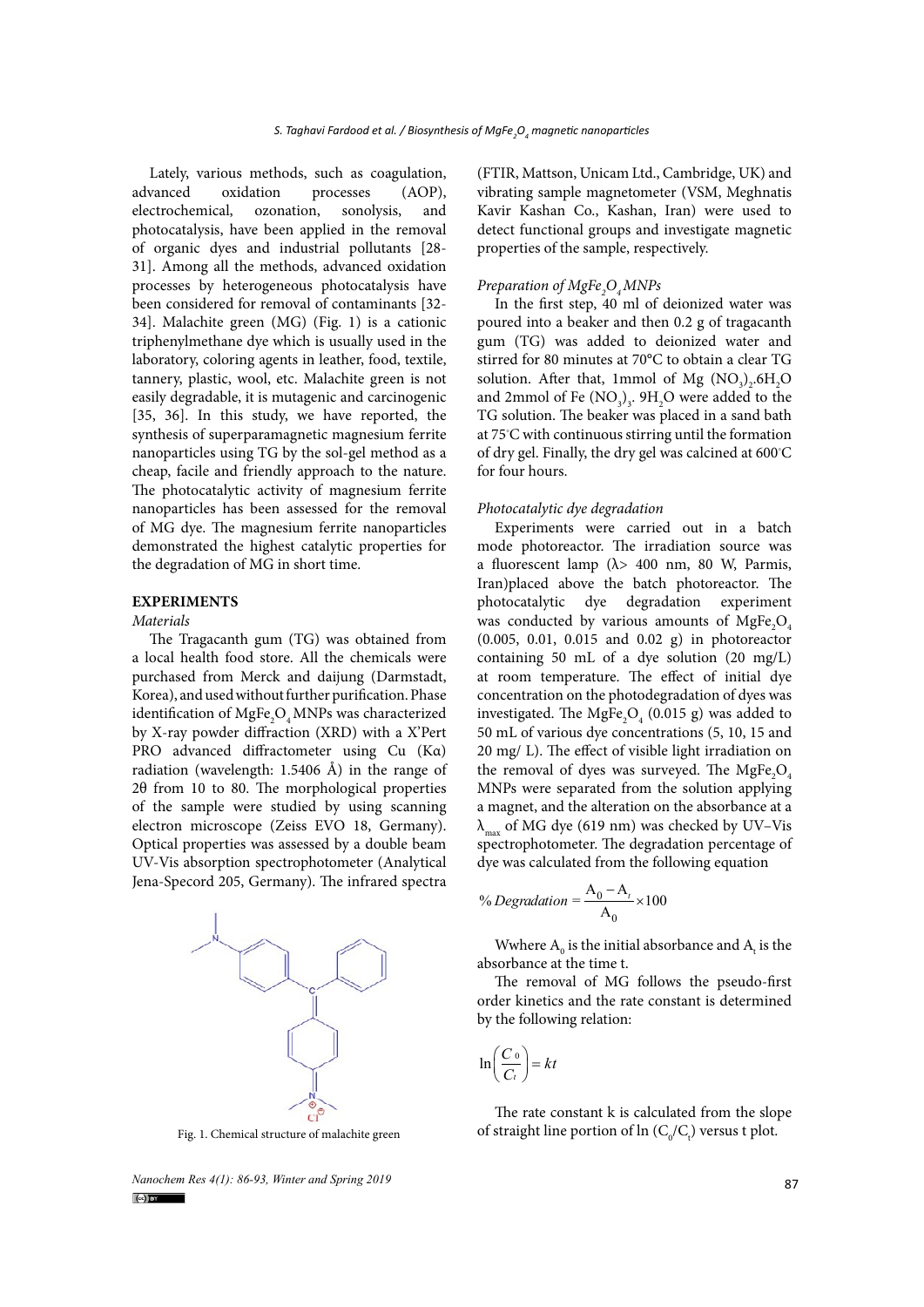#### **RESULTS AND DISCUSSION**

*Characterization of MgFe2 O4 nanoparticles*

Fig. 2a shows the IR spectrum of the sample calcined at 600°C for 4 hours. According to Fig. 2a, two strong absorption bands  $v_1$  and  $v_2$  are observed at 612 cm−1 and 421 cm−1, respectively. The difference between  $v_1$  and  $v_2$  is due to the changes in bond length (Fe-O) at the octahedral and tetrahedral sites. The bands at 3400 cm−1 and 1630 cm−1 are characteristic for hydroxyl group (O-H) [15].

The XRD pattern of the sample is shown in Fig. 2b. XRD analysis displayed a series of diffraction peaks at 2θ of 30.35, 35.78, 37.11, 43.35, 53.71, 57.28, 62.87 and 74.10 which can be assigned to (220), (311), (400), (422), (511), (440) and (533) planes, respectively. All the diffraction peaks were readily indexed to a pure cubic structure ferrite (JSPDS Card no. 73-2211) with  $a=b=c=8.363$  Å. The average crystallite size of sample was calculated from the full width at half maximum (FWHM) of the XRD patterns using the well- known Scherrer formula: D = 0.9λ/β cosθ,

Wwhere D is the crystallite size (nm),  $\beta$  is the full width at half maximum of the peak,  $\lambda$  is the X-ray wavelength of Cu Kα=  $0.154$  nm and  $θ$  is the Bragg angle [37]. Based on the Scherer formula, the average crystallite size of  $MgFe<sub>2</sub>O<sub>4</sub> MNPs$  was calculated to be about 11 nm.

The SEM image shows the particle size and external morphology of the ferrite nanoparticles that calcined at 600ºC for 4h (Fig. 2c). It can be seen from the SEM image that the ferrite nanoparticles have fairly uniform spherical shape and narrow size distributions.

The magnetic attributes of  $MgFe<sub>2</sub>O<sub>4</sub>$ -NPs have been investigated by using vibrating sample magnetometer (VSM). Magnetization curve shows superparamagnetic properties which means magnetic remanence  $(M_r)$  and coercive force  $(H_c)$ are zero. As can be observed in Fig. 2d, the specific saturation magnetization value was measured to be 14 emu/g for MgFe<sub>2</sub>O<sub>4</sub>-NPs. The prepared MgFe<sub>2</sub>O<sub>4</sub> MNPs, were studied as a catalyst for removal of the MG dye with visible light irradiation and air at room temperature.

#### *Effect of visible light irradiation and MgFe2 O4 MNPs catalyst*

Removal of MG dye was evaluated with visible light irradiation only, and catalyst under both



Fig. 2. a) FT-IR spectrum, b) XRD pattern, c) SEM micrograph, and d) Magnetization curve of MgFe<sub>2</sub>O<sub>4</sub> MNPs.

*Nanochem Res 4(1): 86-93, Winter and Spring 2019*  $(cc)$  BY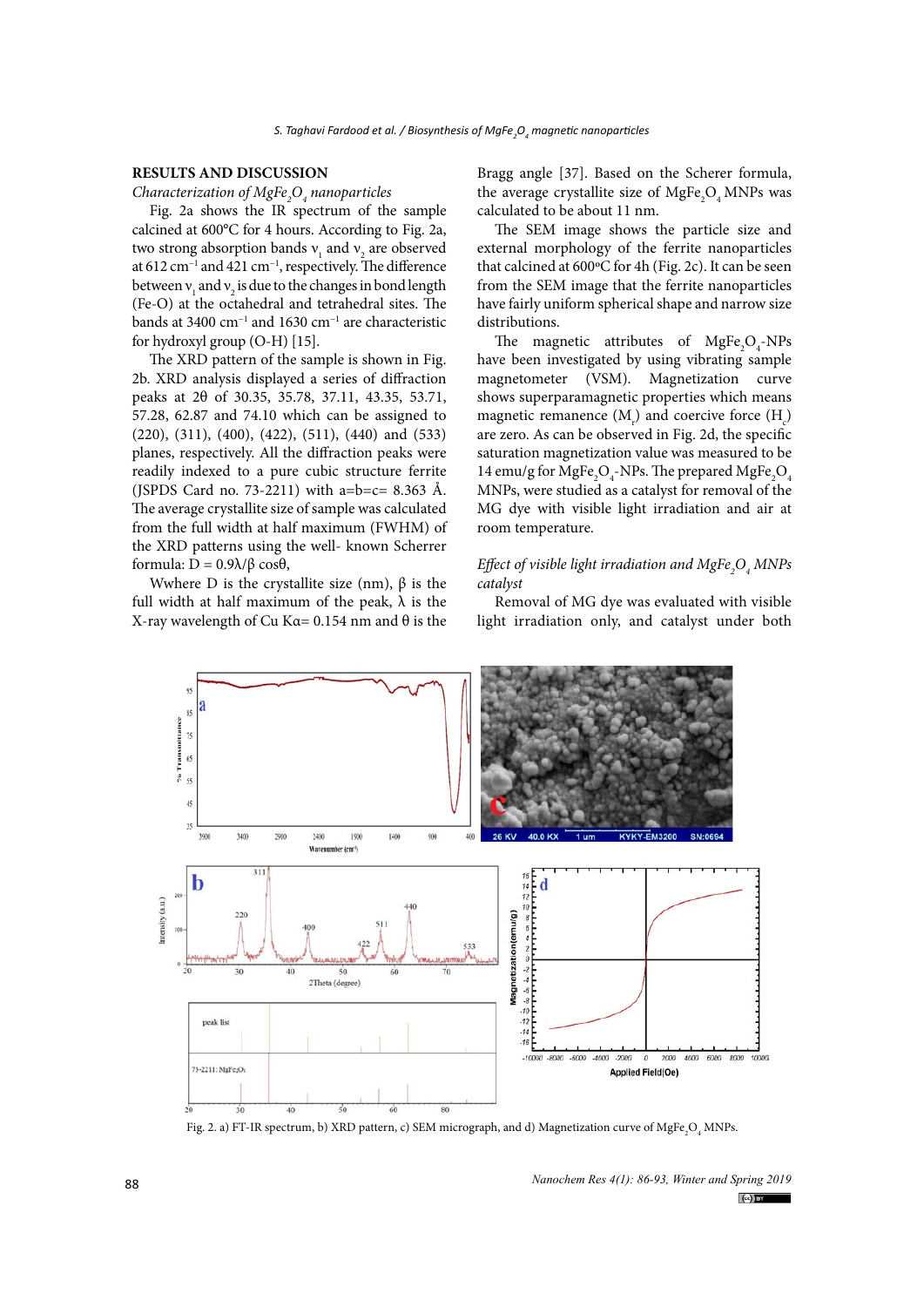visible light irradiation and dark. In the first case, without any catalyst, we had maximum degradation of 9%, while using magnetic magnesium ferrite catalyst without visible light irradiation, we had no degradation. As shown in Fig. 3, in the presence of both catalyst and light, 98% of MG dye is degraded at the irradiation time of 60 min.

#### *Effect of photocatalyst dosage*

Fig. 4 displays the decolorization efficiency at various concentrations of catalyst (0.005, 0.01, 0.015 and 0.02 gr) at 50 ml of MG dye. The experiments were done by the catalyst at a fixed dye concentration, 20 mg/L of at 60 minutes of irradiation. Experimental results show a trend of reduced removal with increasing magnesium ferrite concentration. Heterogeneous photocatalytic reactions are well known to exhibit an adequate increase in photodegradation with catalyst loading [38]. Generally, in any given photocatalytic application, the optimum catalyst concentration must be determined, in order to avoid excess catalyst and ensure total absorption of efficient photons [39]. Fig. 4 suggests that the initial rate of decolorization may increase linearly up to about 0.0.015 g magnesium ferrite.

#### *Effect of Initial Dye Concentration*

Removal of MG dye by visible irradiation/  $MgFe<sub>2</sub>O<sub>4</sub>$  process was studied by varying the initial concentration of MG (5, 10, 15, 20 mg/L) at a constant  $MgFe<sub>2</sub>O<sub>4</sub>$  dosage (0.015 g) (Fig. 5). The photocatalytic degradation of MG dye was not much decrease with increasing the initial dye concentration from 5 to 20 mg/L after 60 min.

#### *Photodegredation of MG dye at different times*

The photocatalytic activities of the as synthesized magnetic  $MgFe<sub>2</sub>O<sub>4</sub>$  photocatalyst



 $p$ H=natural and room temperature. Fig. 3. Effect of visible light irradiation on the decolorization efficiency (%). Reaction conditions: MG=20 mg/L, catalyst=0.015g,



Fig. 4. The effect of photocatalyst dosage on the photocatalytic degradation of MG dye ( $p$ H = natural, MG =20 mg/L).

*Nanochem Res 4(1): 86-93, Winter and Spring 2019*<br> **Colum**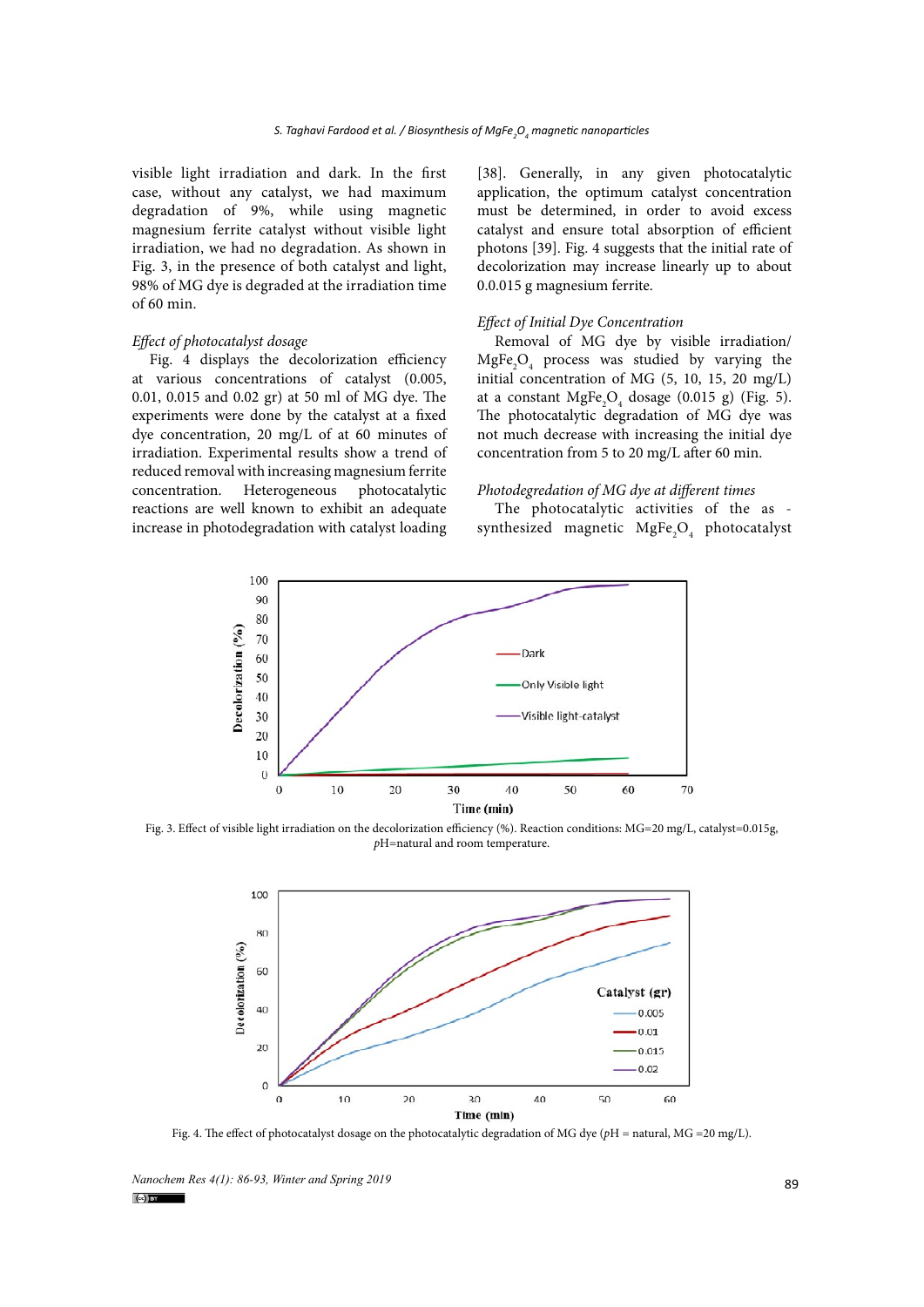



Fig. 5. Effect of initial concentration of MG dye on the decolorization efficiency (%).



Fig. 6. Absorption spectra of MG aqueous solutions taken at various photocatalytic degradation times using  $\mathrm{MgFe_{2}O_{4}\,MNPs.}$ 

for degradation of the MG were investigated in the presence of visible light irradiation and air at room temperature. The UV–visible spectra of MG aqueous solution in the presence of magnetic photocatalyst and air under visible light irradiation ( $\lambda$  > 400 nm) at room temperature for various time intervals are shown in Fig. 6. Obviously, the major absorption peak of MG is located at 619 nm which declines quickly with increasing exposure time and fully vanishes after irradiation for about 60 min. Almost 98% of MG can be degraded in 60 min. These results indicate that magnesium ferrite MNPs has a unique visible‐light photocatalytic activity for degradation of the organic dyes.

#### *Kinetic studies*

Most of the photodegradation reactions of

pollutants obey first order reaction kinetics [40], where the relationship between degradation rate and irradiation time (*t*) can be described by  $\ln(C_o/$  $C_t$ ) =  $kt$ ,

Wwhere k is the reaction rate constant. A plot of ln  $(C_0/C_t)$  versus time represents a straight line; the slope equals the apparent first-order rate constant k. The kinetics of photodegradation of MG dye by  $MgFe<sub>2</sub>O<sub>4</sub>$  nanoparticles were investigated and the results are revealed in Fig. 7. According to the slope of line (Fig. 7) the rate constant value for removal of MG dye was calculated to be  $k = 0.0636$  min<sup>-1</sup>. Furthermore, the fitting correlation coefficient  $(R^2)$ is calculated to be 0.989.

#### *Reuse of the photocatalyst*

The magnesium ferrite MNPs catalyst can be used repeatedly for the removal of dye solution.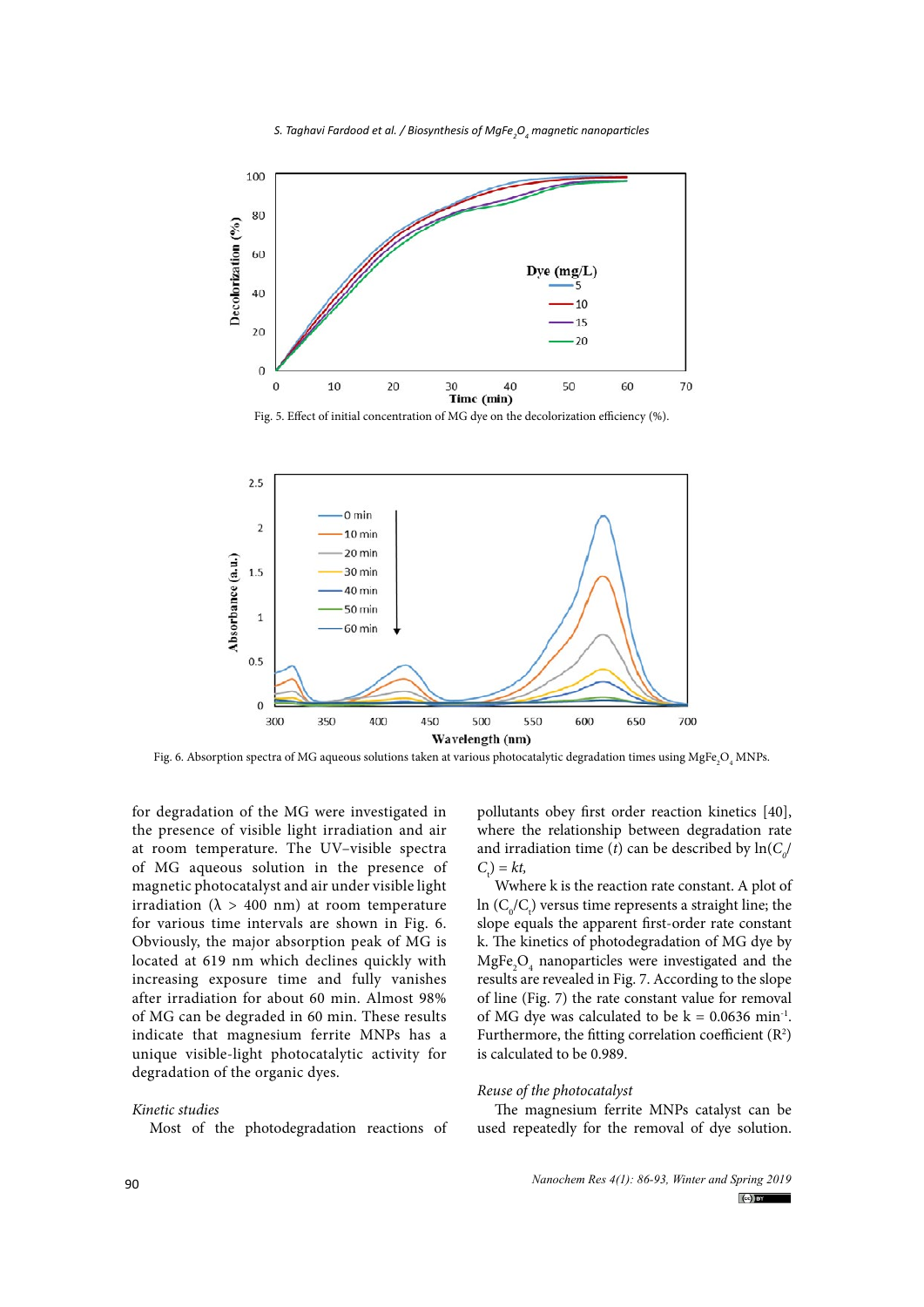



Fig. 8. Recyclability of MgFe<sub>2</sub>O<sub>4</sub> MNPs (MgFe<sub>2</sub>O<sub>4</sub> = 0.015 g, MG =20 mg/L).



Fig. 9. Proposed mechanism for the photodegradation of malachite green dye

*Nanochem Res 4(1): 86-93, Winter and Spring 2019*<br> **(c)**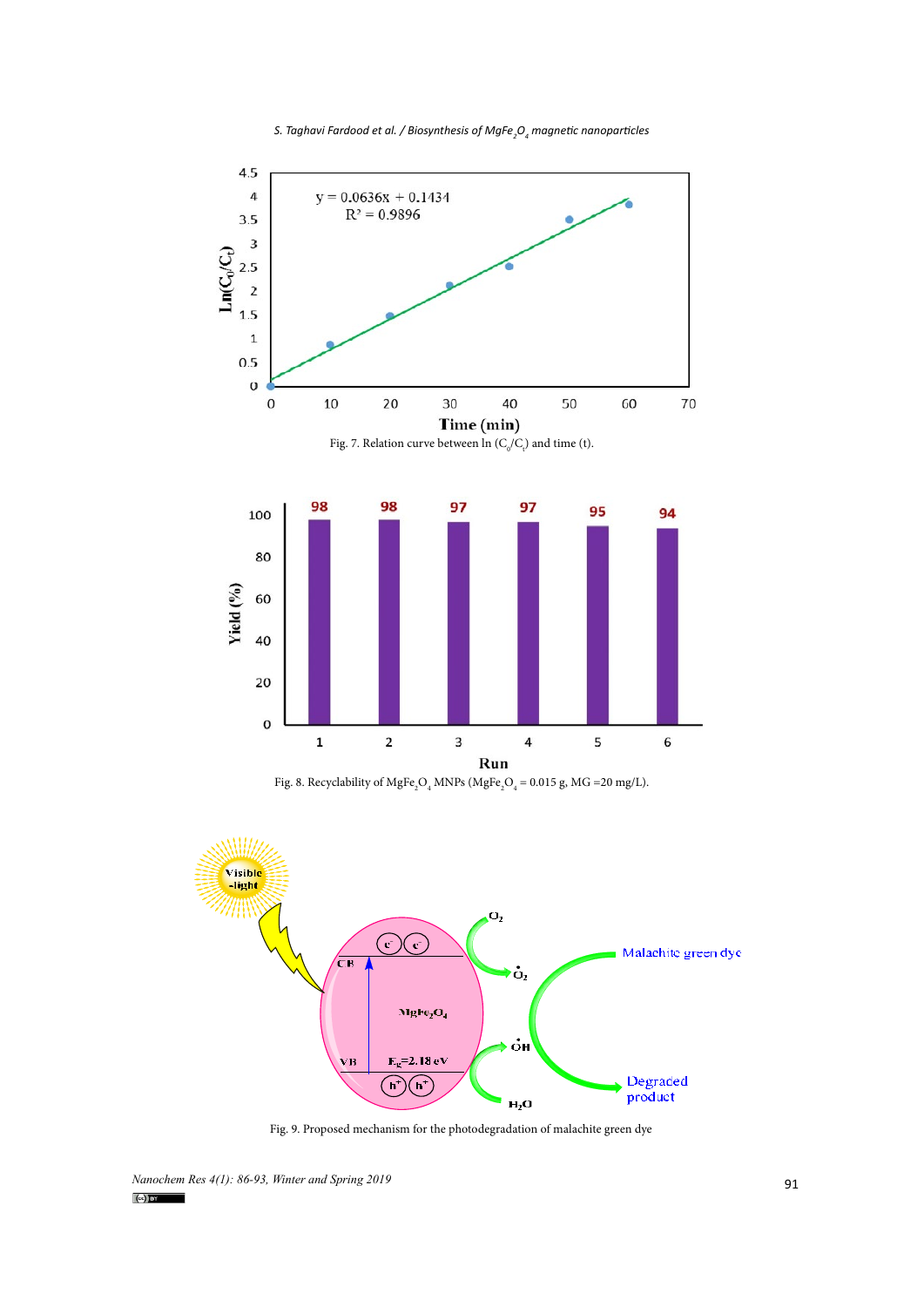To measure the reusability of the catalyst, the removal of MG under visible light irradiation was investigated after gathering and reusing the same catalyst for subsequent runs. It can be seen from Fig. 8, the photocatalytic activity of the catalyst does not show any clear loss after six recycles for the photodegradation of MG, illustrating that the magnetic photocatalyst has good stability. Moreover, the  $MgFe<sub>2</sub>O<sub>4</sub>$  MNPs is able to be separated from the reaction solution by a magnet after degradation. So, the magnetic photocatalyst is stable against photocorrosion during the degradation of organic dye.

# *Proposed mechanism for the photodegradation of dye in the presence of MgFe2 O4 MNPs*

A proposed mechanism for the photodegradation of malachite green dye in the presence of  $MgFe<sub>2</sub>O<sub>4</sub>$  MNPs under visible light irradiation is demonstrated in Fig. 9. The valence band holes and their electron pair transfer to the surface, where they react with absorbed electron donors and electron acceptors (water, hydroxide ions) generating surface-bound hydroxyl radicals. The surface OH radicals can oxidize malachite green dye [34].

#### **CONCLUSION**

The biosynthesis of superparamagnetic magnesium ferrite nanoparticles using tragacanth gel (TG) by the sol-gel method is reported in this paper. A single phase with a cubic spinel structure was formed after heat treatment at 600°C for only 4 h. This method has many advantages such as nontoxic, economic viability, ease to scale up, less time consuming and environmentally friendly approach for the synthesis of  $\text{MgFe}_{2}\text{O}_4$ nanoparticles without using any organic chemicals. The photocatalytic activity of magnesium ferrite nanoparticles has been evaluated for the degradation of malachite green dye in water under visible light irradiation. It was demonstrated that the catalyst could remove as high as 98% of the dye. The current photocatalyst could be removed from the reaction mixture with external magnet and its recyclability remains effective and active after six cycles.

## **CONFLICT OF INTEREST**

The authors declare that there is no conflict of interests regarding the publication of this manuscript.

#### **REFERENCES**

- [1] [Bahrami M, Ramazani A, Hanifehpour Y, Fattahi N, Taghavi](http://dx.doi.org/10.1080/10426507.2016.1206104) [Fardood S, Azimzadeh Asiabi P, et al. In situgenerated](http://dx.doi.org/10.1080/10426507.2016.1206104) [stabilized phosphorus ylides mediated a mild and efficient](http://dx.doi.org/10.1080/10426507.2016.1206104) [method for the preparation of some new sterically congested](http://dx.doi.org/10.1080/10426507.2016.1206104) [electron-poorN-vinylated heterocycles. Phosphorus, Sulfur,](http://dx.doi.org/10.1080/10426507.2016.1206104) [and Silicon and the Related Elements. 2016;191\(10\):1368-](http://dx.doi.org/10.1080/10426507.2016.1206104) [74.](http://dx.doi.org/10.1080/10426507.2016.1206104)
- [2] Taghavi Fardood S, Ramazani A, Joo SW. Eco-friendly synthesis of magnesium oxide nanoparticles using arabic Gum. J Appl Chem Res. 2018; 12(1): 8-15.
- [3] [Alizadeh N, Shariati S, Besharati N. Adsorption of Crystal](http://dx.doi.org/10.1007/s41742-017-0019-1) [Violet and Methylene Blue on Azolla and Fig Leaves](http://dx.doi.org/10.1007/s41742-017-0019-1) [Modified with Magnetite Iron Oxide Nanoparticles.](http://dx.doi.org/10.1007/s41742-017-0019-1) [International Journal of Environmental Research.](http://dx.doi.org/10.1007/s41742-017-0019-1) [2017;11\(2\):197-206.](http://dx.doi.org/10.1007/s41742-017-0019-1)
- [4] Amoli Diva M, Pourghazi K.  $\text{CoFe}_2\text{O}_4$  nanoparticles grafted multi-walled carbon nanotubes coupled with surfactantenhanced spectrofluorimetry for determination of ofloxacin in human plasma. Nanochemistry Research. 2018; 3(1): 17-  $23.$
- [5] Ghotekar S, Pansambal S, Pagar K, Pardeshi O, Oza R. Synthesis of CeVO<sub>4</sub> nanoparticles using sol-gel auto combustion method and their antifungal activity. Nanochemistry Research. 2018; 3(2): 189-96.
- [6] [Ramazani A, taghavi fardood s, Ebadzadeha B,](http://dx.doi.org/10.22631/ajgc.2017.93142.1006) [Azimzadeh Asiabi P, Bigdeli Fard Y. Microwave-assisted](http://dx.doi.org/10.22631/ajgc.2017.93142.1006) [multicomponent reaction for the synthesis of 2-amino-4H](http://dx.doi.org/10.22631/ajgc.2017.93142.1006)[chromene derivatives using ilmenite \(FeTiO3\) as a magnetic](http://dx.doi.org/10.22631/ajgc.2017.93142.1006) [catalyst under solvent-free conditions. Asian Journal of](http://dx.doi.org/10.22631/ajgc.2017.93142.1006) [Green Chemistry. 2017;1\(Issue 1. pp. 1-55\):34-40.](http://dx.doi.org/10.22631/ajgc.2017.93142.1006)
- [7] TAGHAVI FS, Ramazani A, Golfar Z, WOO JS. Green Synthesis of  $\alpha$ -Fe<sub>2</sub>O<sub>3</sub> (hematite) Nanoparticles using Tragacanth Gel. 2017.
- [8] [Kooti M, Sedeh AN. Synthesis and Characterization of](http://dx.doi.org/10.1016/j.jmst.2012.11.016) [NiFe2O4 Magnetic Nanoparticles by Combustion Method.](http://dx.doi.org/10.1016/j.jmst.2012.11.016) [Journal of Materials Science & Technology. 2013;29\(1\):34-](http://dx.doi.org/10.1016/j.jmst.2012.11.016) [8.](http://dx.doi.org/10.1016/j.jmst.2012.11.016)
- [9] Ramazani A, Taghavi Fardood S, Hosseinzadeh Z, Sadri F, Joo SW. Green synthesis of magnetic copper ferrite nanoparticles using tragacanth gum as a biotemplate and their catalytic activity for the oxidation of alcohols. Iranian Journal of Catalysis. 2017; 7(3): 181-5.
- [10] Rostami Z, Rouhanizadeh M, Nami N, Zareyee D.  $\text{Fe}_3\text{O}_4$ magnetic nanoparticles (MNPs) as an effective catalyst for synthesis of indole derivatives. Nanochemistry Research. 2018; 3(2): 142-8.
- [11] [Atrak K, Ramazani A, Taghavi Fardood S. Green synthesis of](http://dx.doi.org/10.1080/09593330.2019.1581841) [Zn0.5Ni0.5AlFeO4 magnetic nanoparticles and investigation](http://dx.doi.org/10.1080/09593330.2019.1581841) [of their photocatalytic activity for degradation of reactive](http://dx.doi.org/10.1080/09593330.2019.1581841) [blue 21 dye. Environmental Technology. 2019:1-11.](http://dx.doi.org/10.1080/09593330.2019.1581841)
- [12] Sadri F, Ramazani A, Ahankar H, Taghavi Fardood S, Azimzadeh Asiabi P, Khoobi M, et al. Aqueous-phase oxidation of alcohols with green oxidants (Oxone and hydrogen peroxide) in the presence of  $\text{MgFe}_{2}\text{O}_{4}$  magnetic nanoparticles as an efficient and reusable catalyst. Journal of Nanostructures. 2016; 6(4): 264-72.
- [13] [Atrak K, Ramazani A, Taghavi Fardood S. A novel](http://dx.doi.org/10.1007/s10854-018-8656-5) [sol–gel synthesis and characterization of MgFe2O4@γ–](http://dx.doi.org/10.1007/s10854-018-8656-5) [Al2O3 magnetic nanoparticles using tragacanth gel and](http://dx.doi.org/10.1007/s10854-018-8656-5) [its application as a magnetically separable photocatalyst](http://dx.doi.org/10.1007/s10854-018-8656-5) [for degradation of organic dyes under visible light.](http://dx.doi.org/10.1007/s10854-018-8656-5)